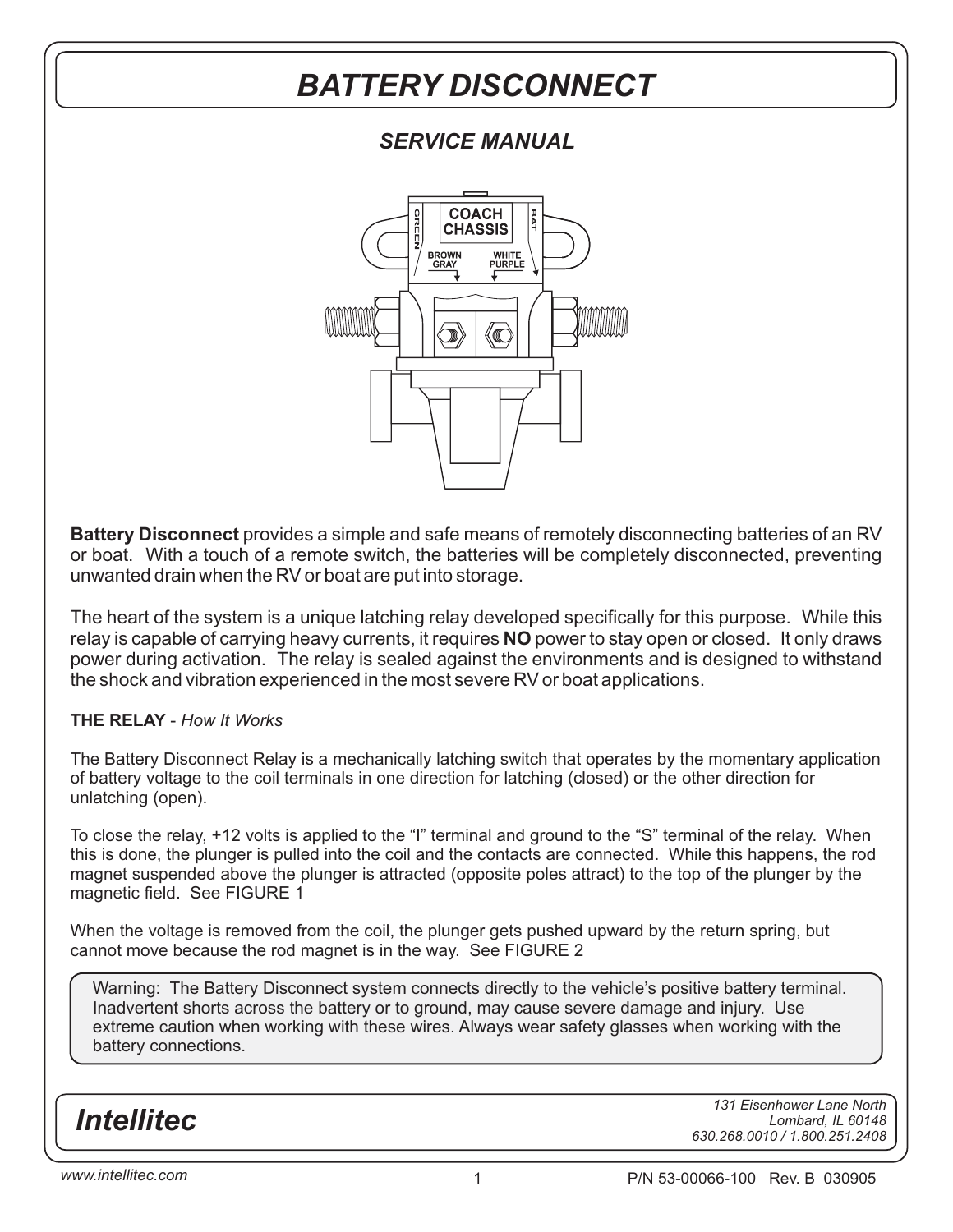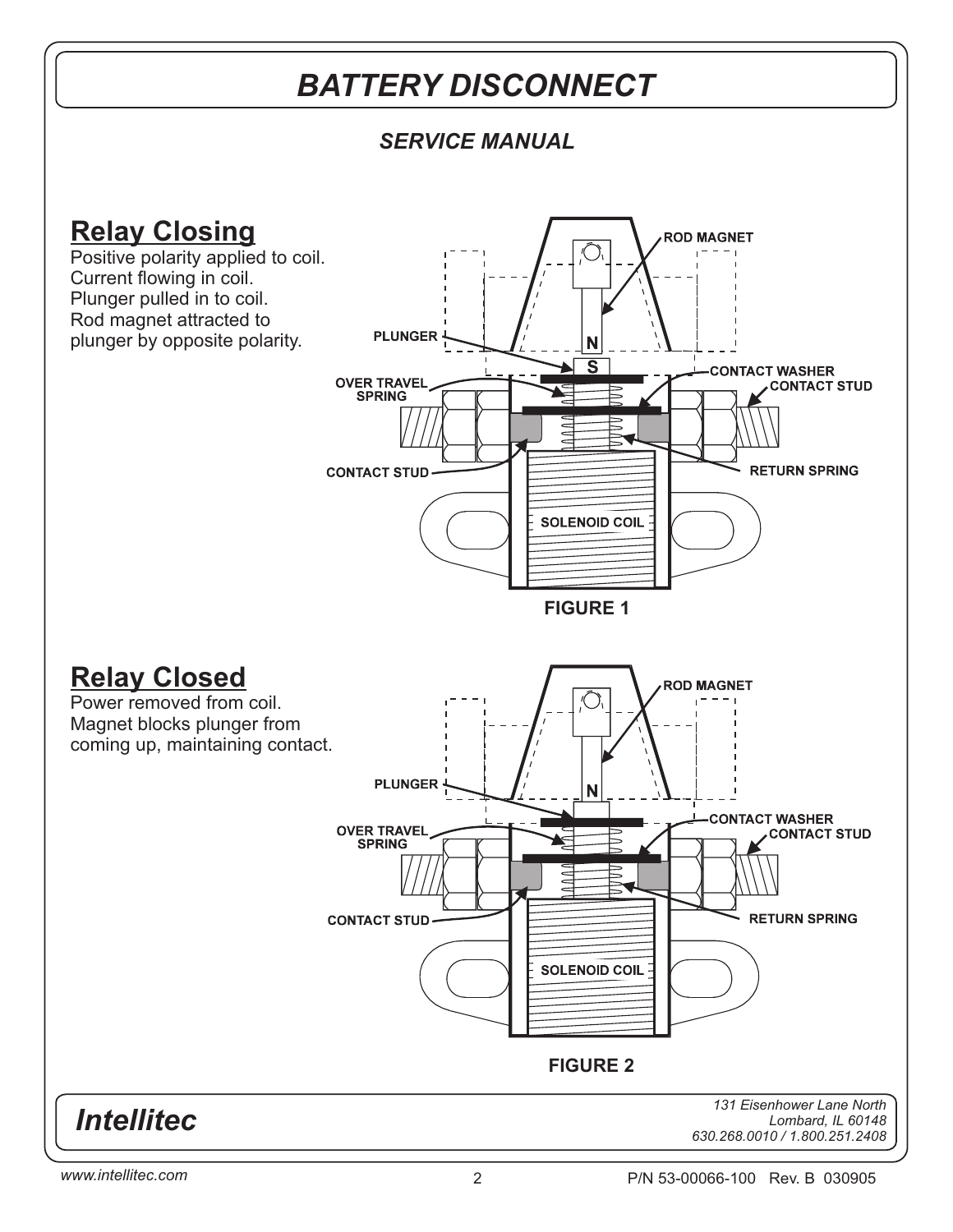### *SERVICE MANUAL*

To open the relay, +12 volts is applied to the "S" terminal and ground on the "I" terminal. When this is done, the plunger is again pulled into the coil. However, since the magnetic polarity of the coil is reversed, the rod magnet is repelled (like poles oppose), and swings out of the way. See FIGURE 3

When the voltage is removed from the coil, the plunger gets pushed upwards by the return spring, breaking the connection between the two large terminals. See FIGURE 4.

*Intellitec*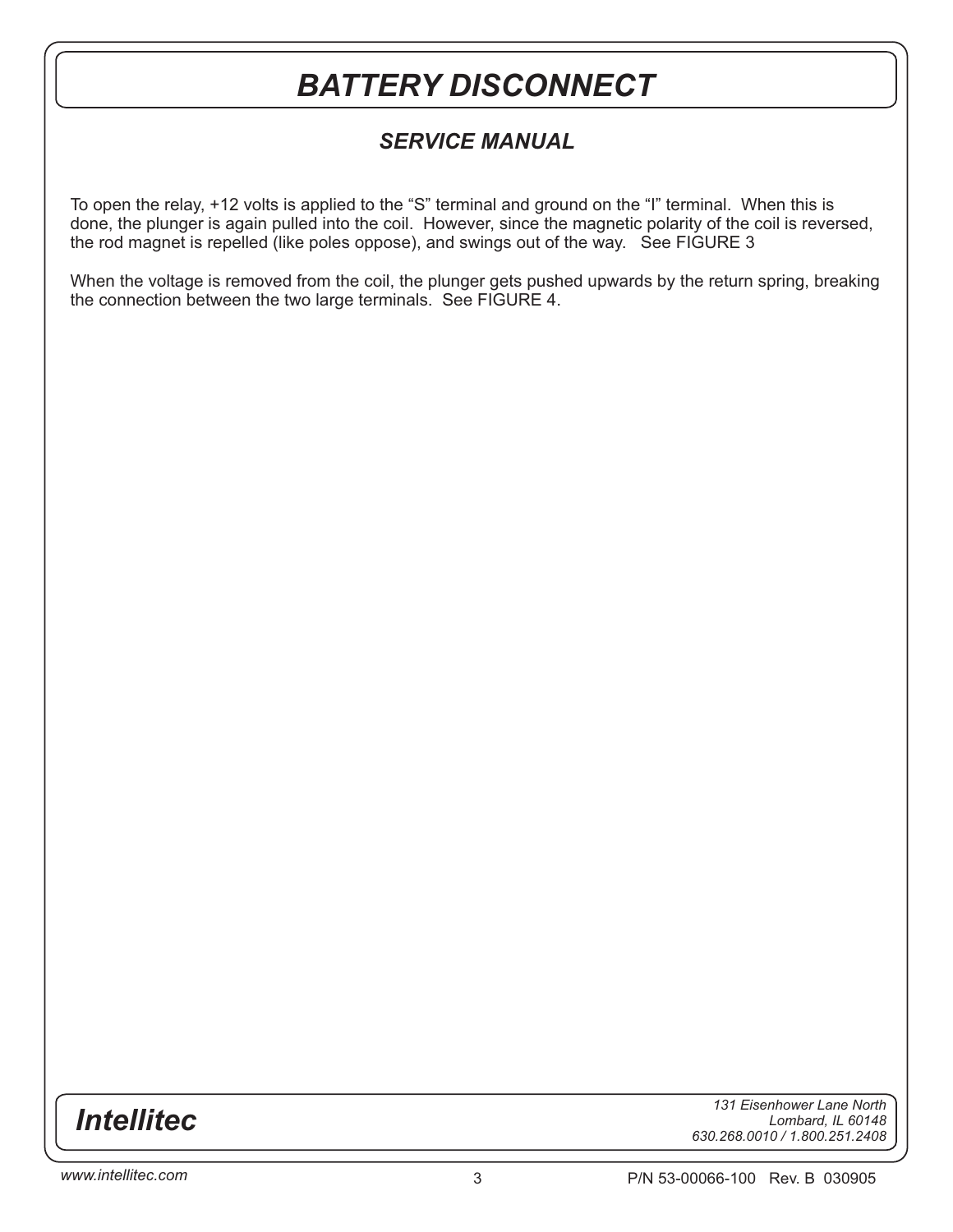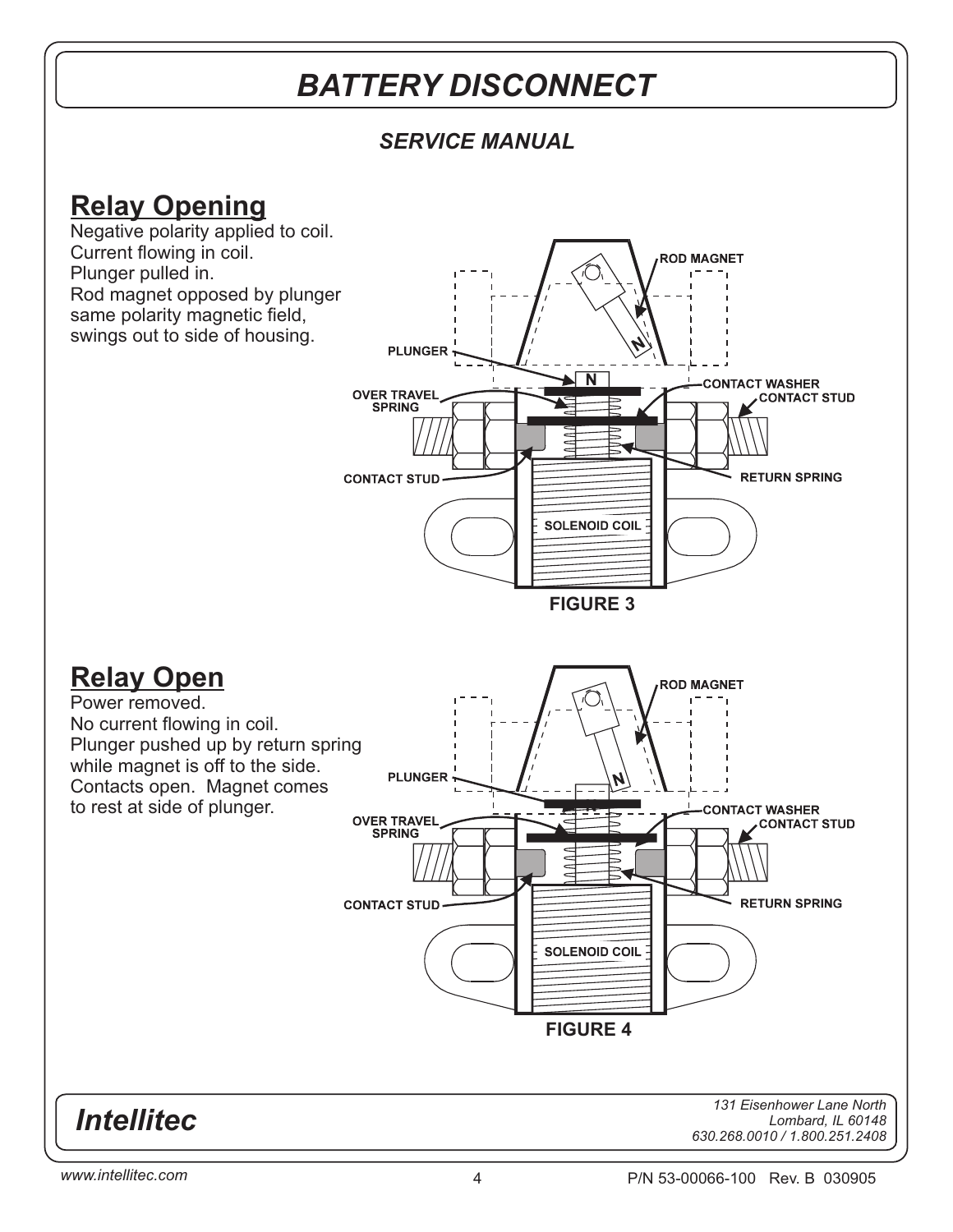### *SERVICE MANUAL*

### **THE SYSTEM**

A typical motor home may use one or two relays to disconnect the batteries. These relays are usually independent and operate from a switch panel located inside the coach. A harness is used to connect from the panel to the relays. The Intellitec/Nuvatec panels are offered in four models. They are:

BD0 - Single battery system, with a cable and monitor panel with an on/off indicator

BD1 - Single battery system, with a cable and monitor panel with an on/off indicator and digital voltmeter

BD2 - Dual battery system, with cable and monitor panel with two on/off indicators and ignition interlock relay.

BD3 - Dual battery system, with cable and monitor panel with two on/off indicators, digital voltmeter, and ignition interlock relay.

*Note: BD1 panel can be interchanged with BD0, and BD3 and be interchanged with BD2*

The dual relay panels include an ignition interlock relay that opens the power circuit to the chassis battery relay when the ignition is turned on, to prevent the battery from being accidently opened when the engine is running.

A typical circuits is shown in FIGURE 5 and FIGURE 6. The switches are each double pole, double throw, momentary, center off. Operating the switch in either direction will cause the relays to open or close, depending on the polarity of the voltage applied.

#### **FUSES**

There are two 5 Amp fuses for the system, mounted on each relay. Looking at the relay with cap at the top, the fuse on the right feeds the LED indicator and if so equipped, the digital voltmeter. The fuse on the left feeds the power to the switch that operates the solenoid.

*Intellitec*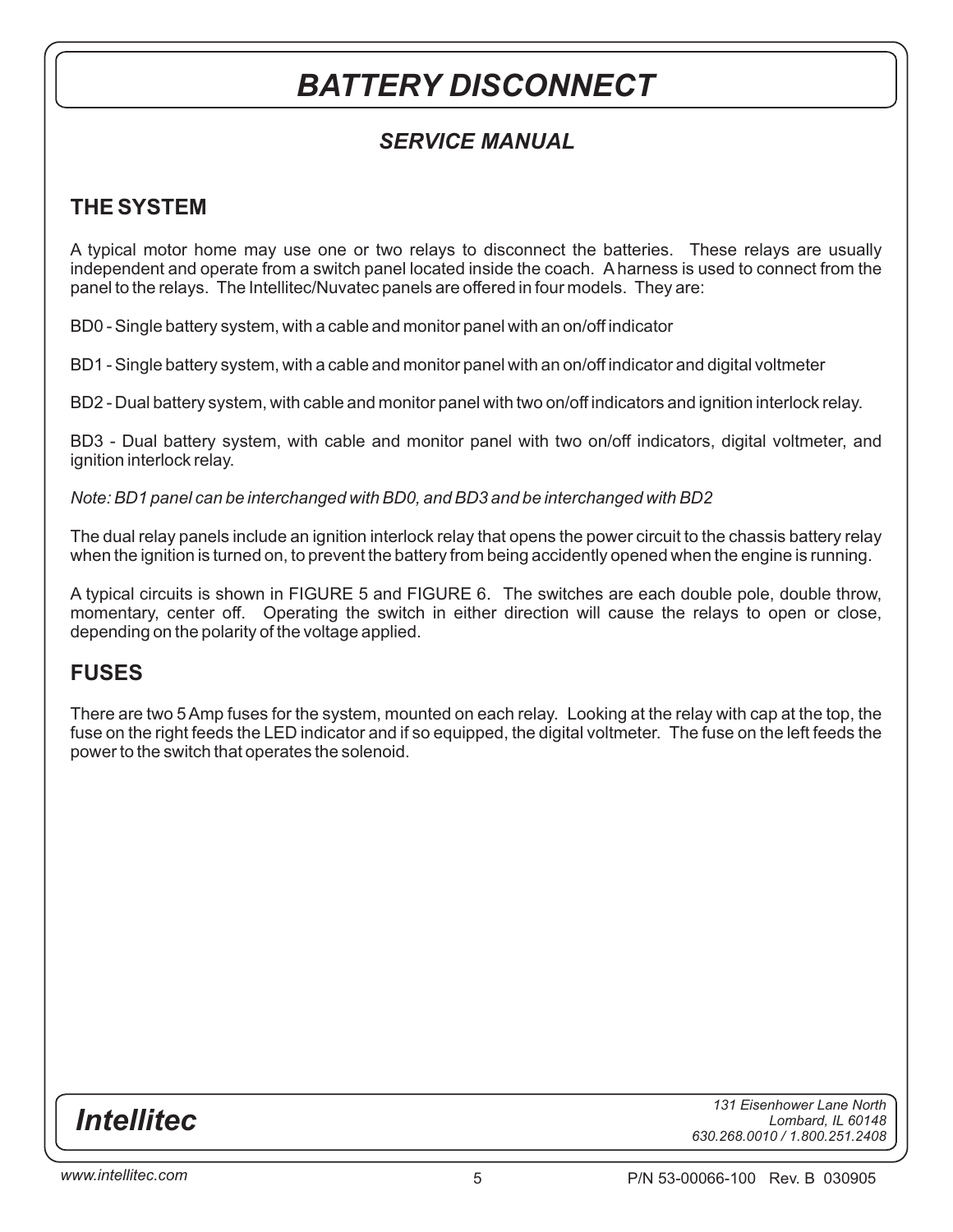## *SERVICE MANUAL*

| <b>Problem</b>                                   | <b>Possible</b>                                                                                                                                                                                |
|--------------------------------------------------|------------------------------------------------------------------------------------------------------------------------------------------------------------------------------------------------|
|                                                  | <b>Cause/Solution</b>                                                                                                                                                                          |
| Relay won't engage                               | Check fuses on relay                                                                                                                                                                           |
|                                                  | Check battery voltage, must be greater than 10.5 volts.                                                                                                                                        |
|                                                  | While switch is engaged, check for voltage across the coil<br>terminals (+ on the ""I" terminal and ground on the "S"<br>terminal), If 0 volts, replace panel, if + voltage, replace<br>relay. |
|                                                  | Check wiring                                                                                                                                                                                   |
| Relay won't disengage                            | Check fuses on relay                                                                                                                                                                           |
|                                                  | Check battery voltage, must be greater than 10.5 volts                                                                                                                                         |
|                                                  | While switch is engaged, check voltage across the coil<br>terminals (+ on the "S" terminal and ground on the "I"<br>terminal) If 0 volts, replace panel, if + voltage, replace<br>relay.       |
| Light on panel remains on although relay is off. | Check wiring                                                                                                                                                                                   |
|                                                  | Is coach plugged in, unplug coach                                                                                                                                                              |
|                                                  | Is engine running, turn engine off                                                                                                                                                             |
|                                                  | Check wiring                                                                                                                                                                                   |
|                                                  | Check fuses on relay                                                                                                                                                                           |
| Light is off although relay is on                | Check wiring                                                                                                                                                                                   |
|                                                  | Replace panel assembly                                                                                                                                                                         |
|                                                  | Check fuses on relay                                                                                                                                                                           |
| BD1 or BD3 No voltmeter reading                  | Check wiring                                                                                                                                                                                   |
|                                                  | Check voltage on yellow/green wire, If + voltage, replace<br>panel                                                                                                                             |

*Intellitec*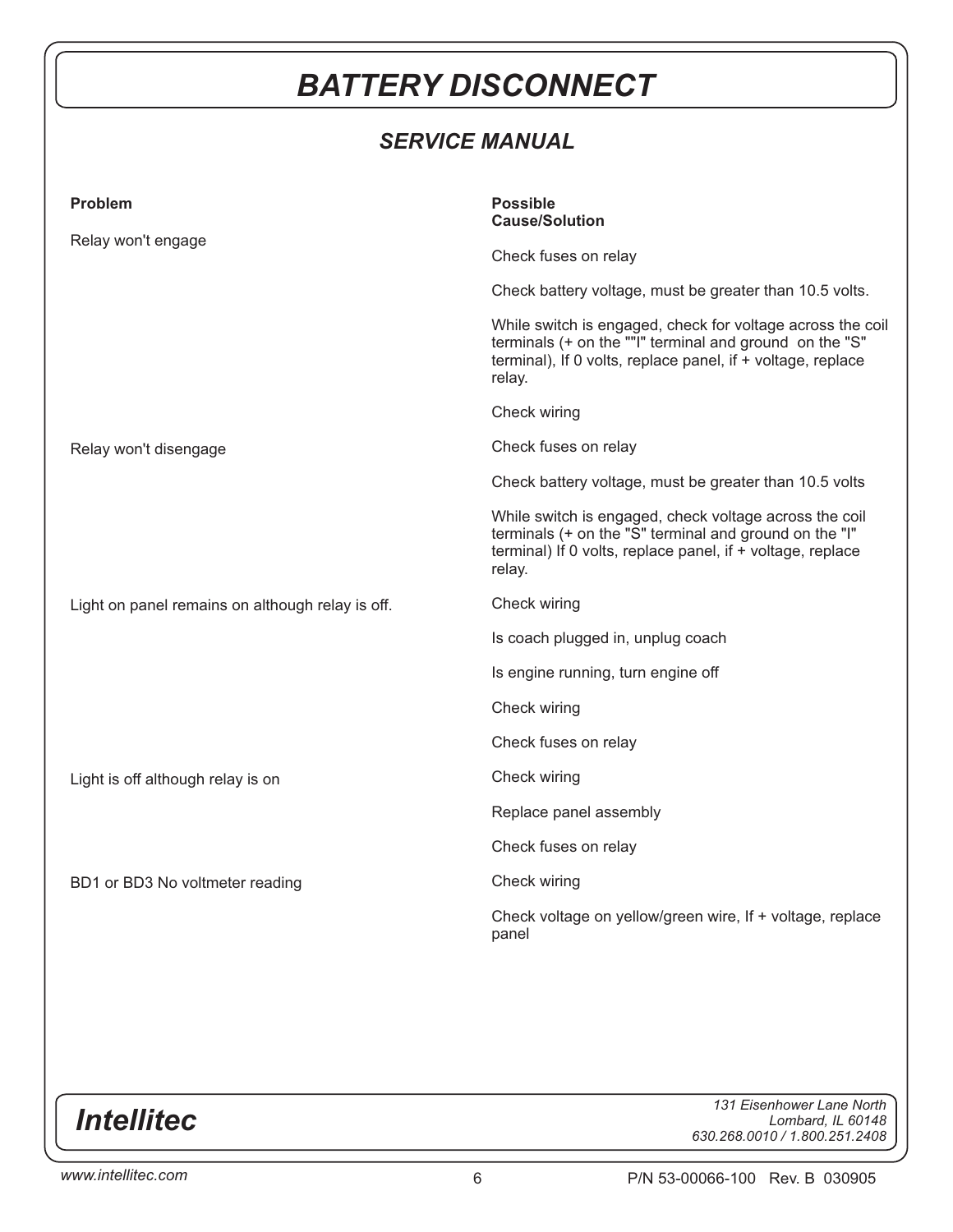